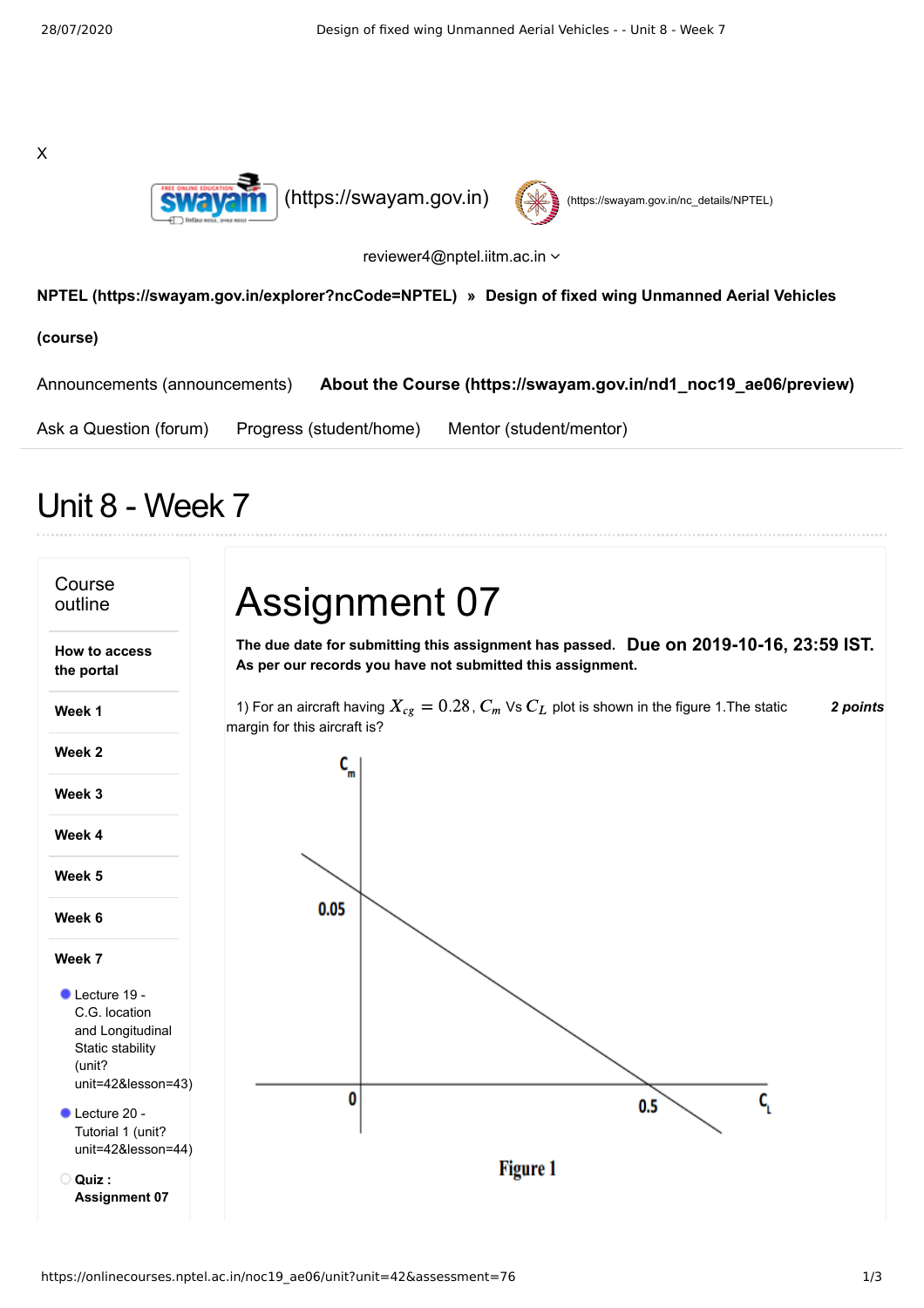28/07/2020 Design of fixed wing Unmanned Aerial Vehicles - - Unit 8 - Week 7

| (assessment?<br>name=76)                                       | 10%<br>$-10%$<br>1%<br>$-1%$<br>No, the answer i |
|----------------------------------------------------------------|--------------------------------------------------|
| <b>Practice</b><br>Assignments<br>(unit?<br>unit=42&lesson=77) |                                                  |
| ◯ Feedback For<br>Week 7 (unit?<br>unit=42&lesson=78)          | Score: 0<br><b>Accepted Answe</b><br>10%         |
| Assignment 07<br>Solution (unit?<br>unit=42&lesson=82)         | 2) For an aircraft<br>point $(X_{NP})$ is?       |
| Week 8                                                         |                                                  |

**Text Transcription**